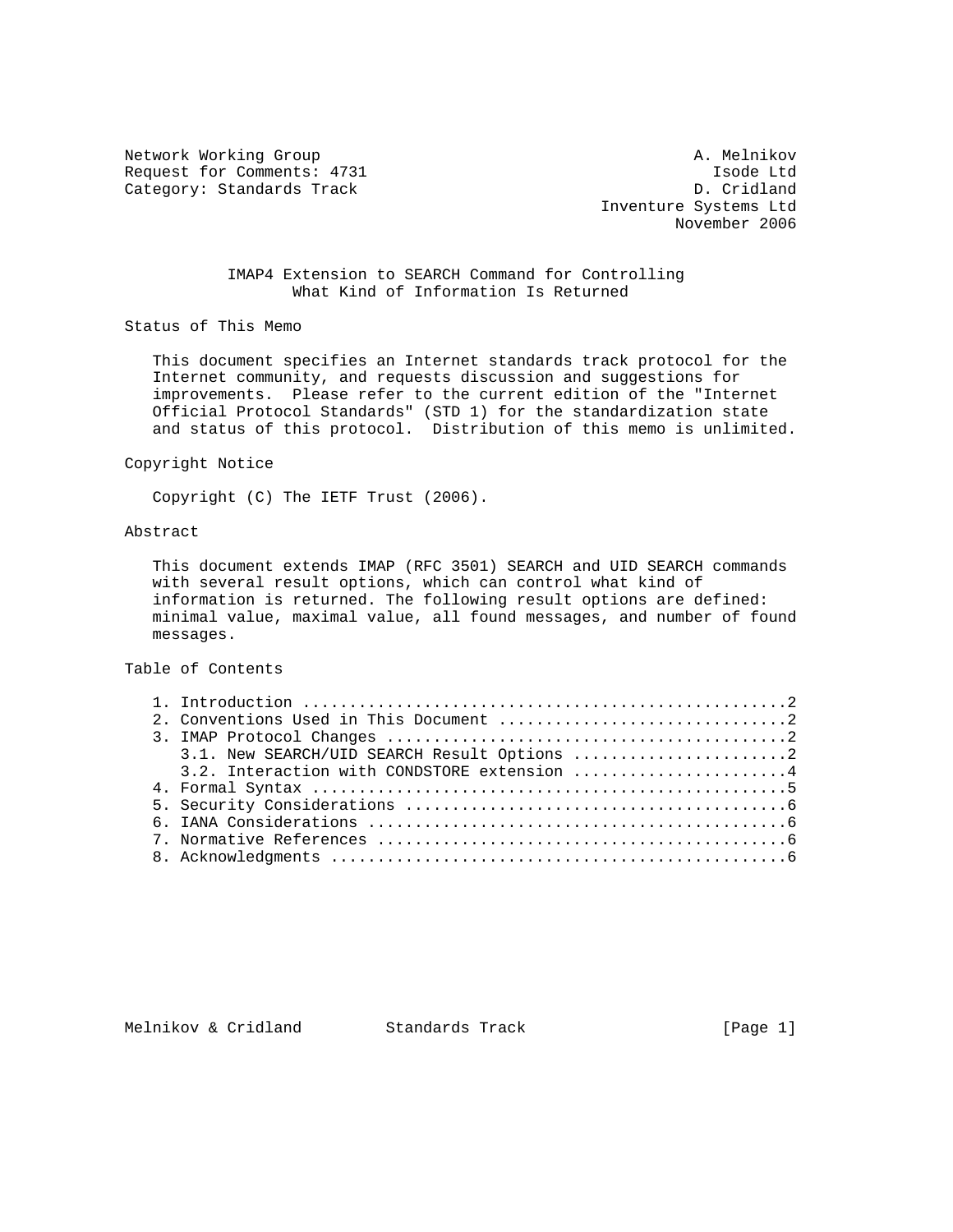1. Introduction

 [IMAPABNF] extended SEARCH and UID SEARCH commands with result specifiers (also known as result options), which can control what kind of information is returned.

 A server advertising the ESEARCH capability supports the following result options: minimal value, maximal value, all found messages, and number of found messages. These result options allow clients to get SEARCH results in more convenient forms, while also saving bandwidth required to transport the results, for example, by finding the first unseen message or returning the number of unseen or deleted messages. Also, when a single MIN or a single MAX result option is specified, servers can optimize execution of SEARCHes.

2. Conventions Used in This Document

 In examples, "C:" and "S:" indicate lines sent by the client and server, respectively.

 The key words "MUST", "MUST NOT", "REQUIRED", "SHALL", "SHALL NOT", "SHOULD", "SHOULD NOT", "RECOMMENDED", "MAY", and "OPTIONAL" in this document are to be interpreted as described in RFC 2119 [KEYWORDS].

- 3. IMAP Protocol Changes
- 3.1. New SEARCH/UID SEARCH Result Options

 The SEARCH/UID SEARCH commands are extended to allow for the following result options:

MIN

 Return the lowest message number/UID that satisfies the SEARCH criteria.

 If the SEARCH results in no matches, the server MUST NOT include the MIN result option in the ESEARCH response; however, it still MUST send the ESEARCH response.

MAX

 Return the highest message number/UID that satisfies the SEARCH criteria.

 If the SEARCH results in no matches, the server MUST NOT include the MAX result option in the ESEARCH response; however, it still MUST send the ESEARCH response.

Melnikov & Cridland Standards Track [Page 2]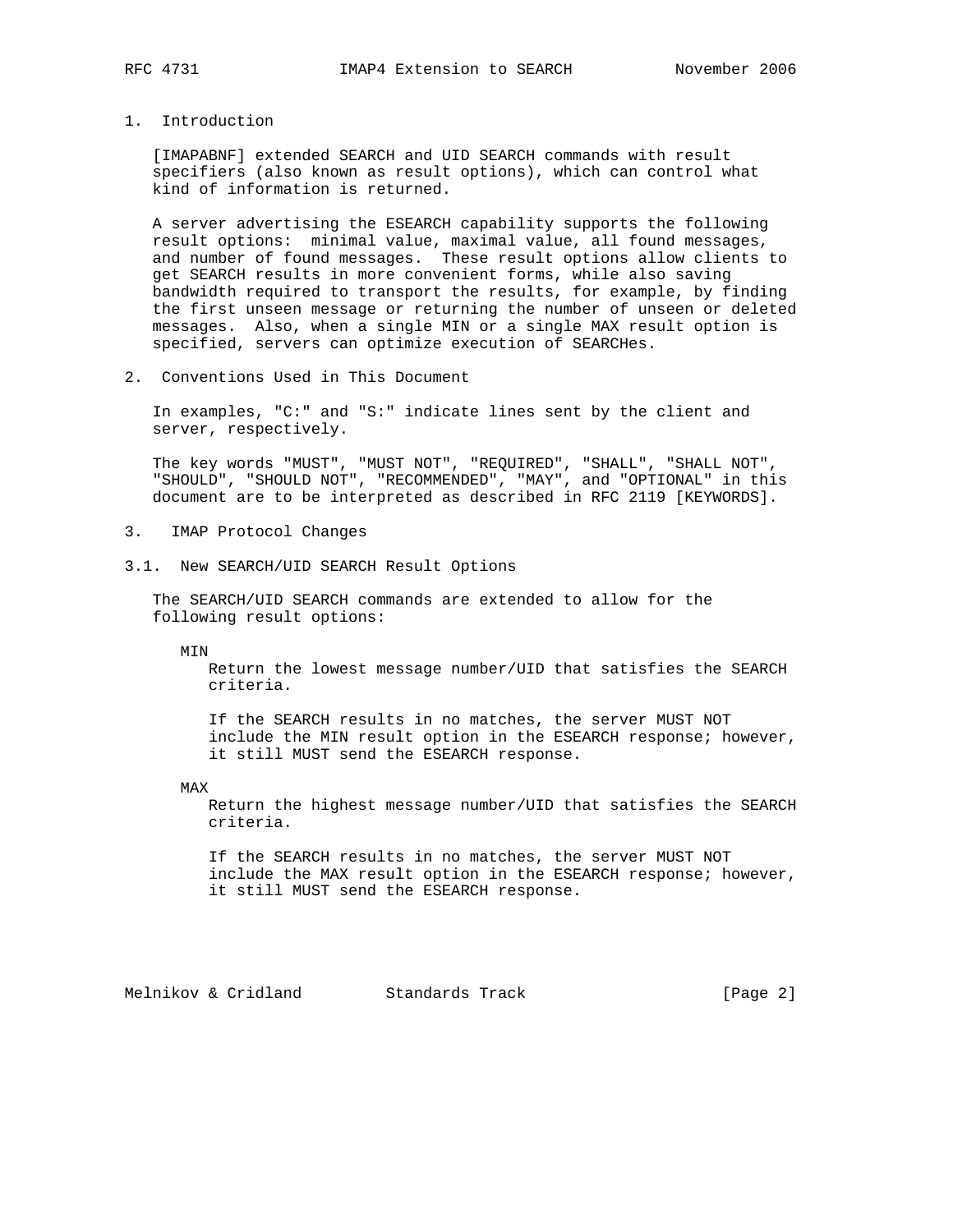#### ALL.

 Return all message numbers/UIDs that satisfy the SEARCH criteria. Unlike regular (unextended) SEARCH, the messages are always returned using the sequence-set syntax. A sequence-set representation may be more compact and can be used as is in a subsequent command that accepts sequence-set. Note, the client MUST NOT assume that messages/UIDs will be listed in any particular order.

 If the SEARCH results in no matches, the server MUST NOT include the ALL result option in the ESEARCH response; however, it still MUST send the ESEARCH response.

COUNT

 Return number of the messages that satisfy the SEARCH criteria. This result option MUST always be included in the ESEARCH response.

 If one or more result options described above are specified, the extended SEARCH command MUST return a single ESEARCH response [IMAPABNF], instead of the SEARCH response.

 An extended UID SEARCH command MUST cause an ESEARCH response with the UID indicator present.

 Note that future extensions to this document can allow servers to return multiple ESEARCH responses for a single extended SEARCH command. These extensions will have to describe how results from multiple ESEARCH responses are to be amalgamated.

 If the list of result options is empty, that requests the server to return an ESEARCH response instead of the SEARCH response. This is equivalent to "(ALL)".

|  | Example: C: A282 SEARCH RETURN (MIN COUNT) FLAGGED<br>SINCE 1-Feb-1994 NOT FROM "Smith"<br>S: * ESEARCH (TAG "A282") MIN 2 COUNT 3<br>S: A282 OK SEARCH completed |
|--|-------------------------------------------------------------------------------------------------------------------------------------------------------------------|
|  | Example: C: A283 SEARCH RETURN () FLAGGED<br>SINCE 1-Feb-1994 NOT FROM "Smith"<br>S: * ESEARCH (TAG "A283") ALL 2,10:11<br>S: A283 OK SEARCH completed            |

 The following example demonstrates finding the first unseen message as returned in the UNSEEN response code on a successful SELECT command:

Melnikov & Cridland Standards Track [Page 3]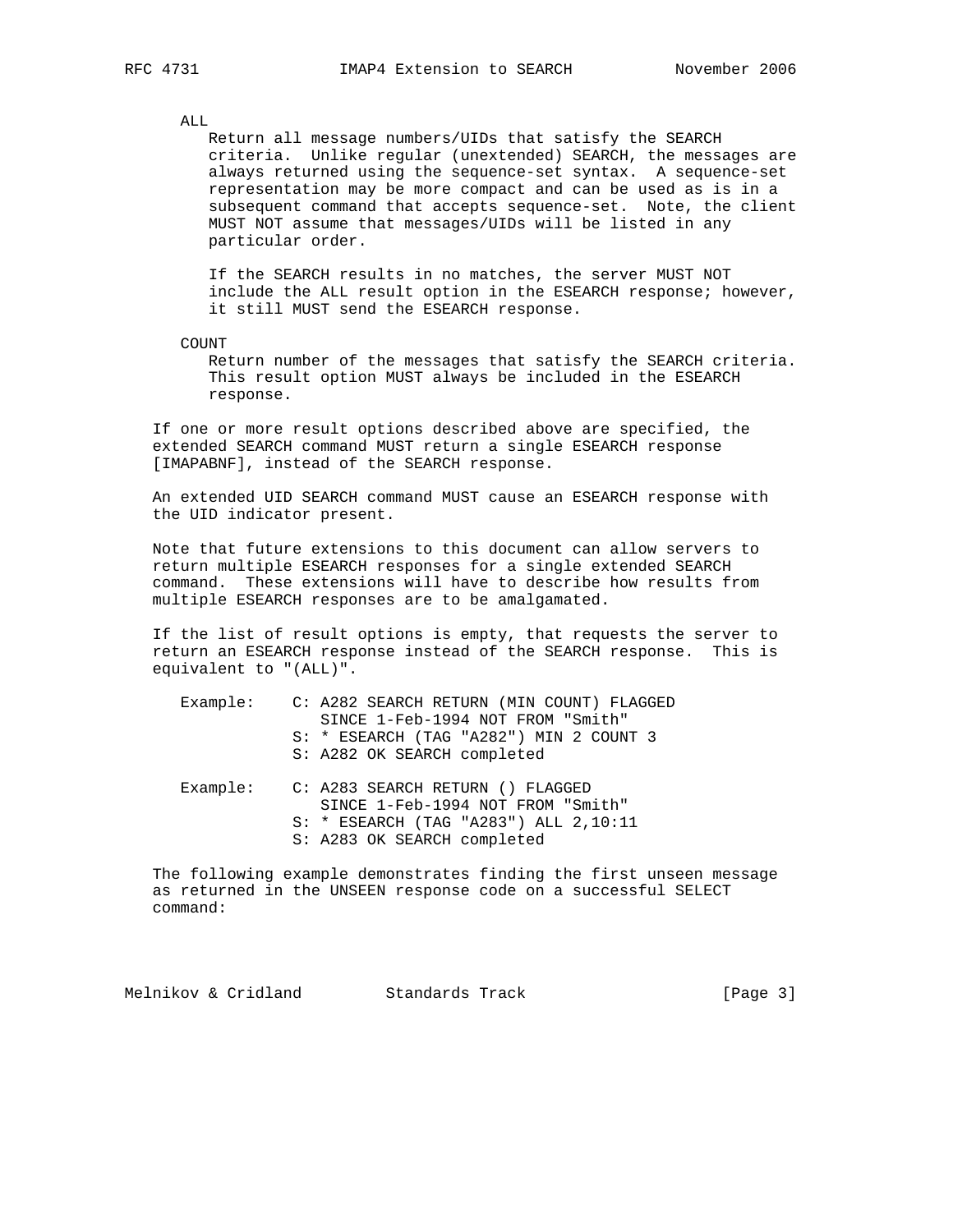Example: C: A284 SEARCH RETURN (MIN) UNSEEN S: \* ESEARCH (TAG "A284") MIN 4 S: A284 OK SEARCH completed

 The following example demonstrates that if the ESEARCH UID indicator is present, all data in the ESEARCH response is referring to UIDs; for example, the MIN result specifier will be followed by a UID.

| Example: |  |  |  | C: A285 UID SEARCH RETURN (MIN MAX) 1:5000   |  |  |  |
|----------|--|--|--|----------------------------------------------|--|--|--|
|          |  |  |  | S: * ESEARCH (TAG "A285") UID MIN 7 MAX 3800 |  |  |  |
|          |  |  |  | S: A285 OK SEARCH completed                  |  |  |  |

 The following example demonstrates returning the number of deleted messages:

- Example: C: A286 SEARCH RETURN (COUNT) DELETED S: \* ESEARCH (TAG "A286") COUNT 15 S: A286 OK SEARCH completed
- 3.2. Interaction with CONDSTORE extension

 When the server supports both the ESEARCH and the CONDSTORE [CONDSTORE] extension, and the client requests one or more result option described in section 3.1 together with the MODSEQ search criterion in the same SEARCH/UID SEARCH command, then the server MUST return the ESEARCH response containing the MODSEQ result option (described in the following paragraph) instead of the extended SEARCH response described in section 3.5 of [CONDSTORE].

 If the SEARCH/UID SEARCH command contained a single MIN or MAX result option, the MODSEQ result option contains the mod-sequence for the found message. If the SEARCH/UID SEARCH command contained both MIN and MAX result options and no ALL/COUNT option, the MODSEQ result option contains the highest mod-sequence for the two returned messages. Otherwise the MODSEQ result option contains the highest mod-sequence for all messages being returned.

 Example: The following example demonstrates how Example 15 from [CONDSTORE] would look in the presence of one or more result option:

- C: a1 SEARCH RETURN (MIN) MODSEQ "/flags/\\draft" all 620162338
- S: \* ESEARCH (TAG "a1") MIN 2 MODSEQ 917162488
- S: a1 OK Search complete
- C: a2 SEARCH RETURN (MAX) MODSEQ "/flags/\\draft" all 620162338
- S: \* ESEARCH (TAG "a2") MAX 23 MODSEQ 907162321

Melnikov & Cridland Standards Track [Page 4]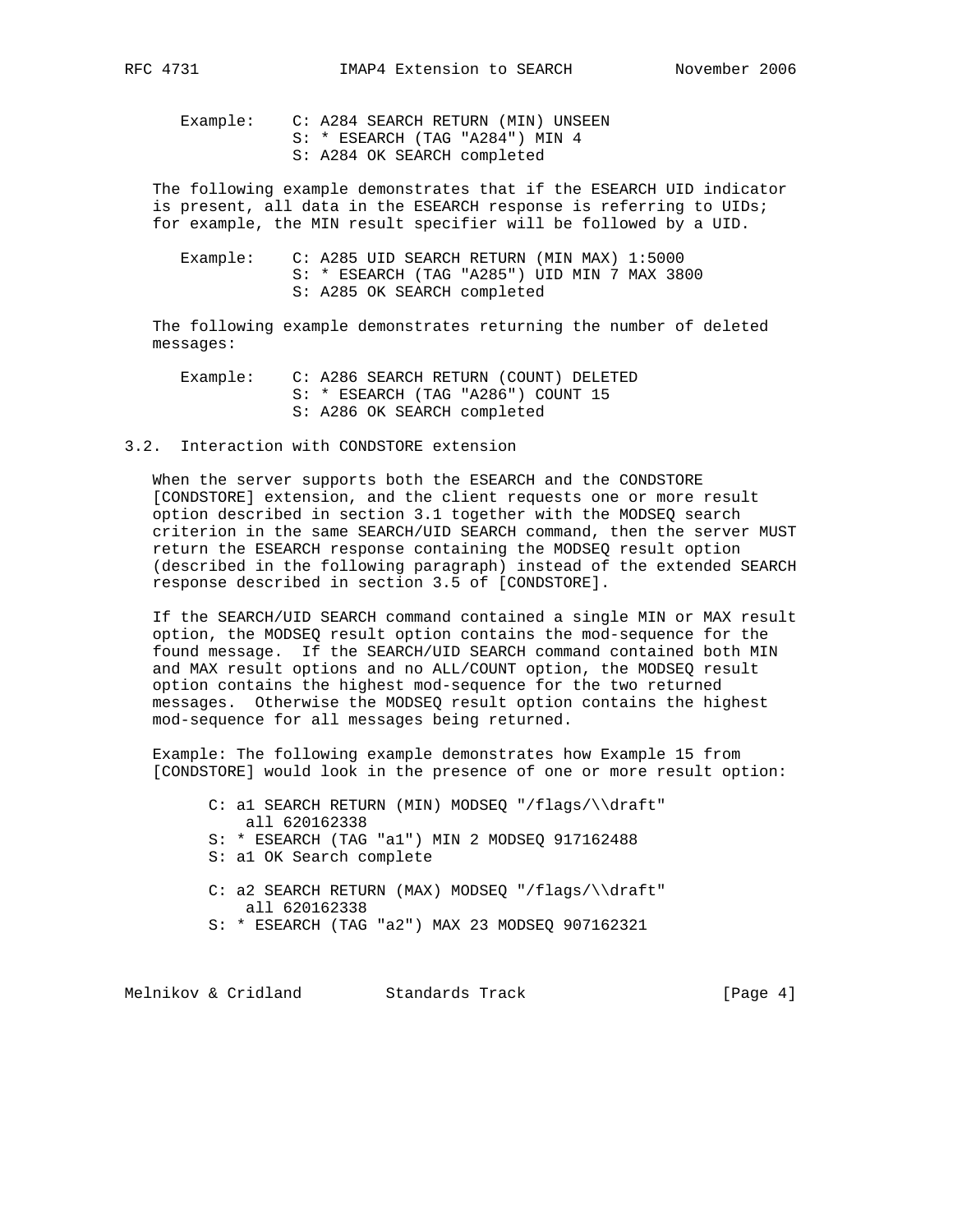S: a2 OK Search complete

- C: a3 SEARCH RETURN (MIN MAX) MODSEQ "/flags/\\draft" all 620162338
- S: \* ESEARCH (TAG "a3") MIN 2 MAX 23 MODSEQ 917162488
- S: a3 OK Search complete
- C: a4 SEARCH RETURN (MIN COUNT) MODSEQ "/flags/\\draft" all 620162338
- S: \* ESEARCH (TAG "a4") MIN 2 COUNT 10 MODSEQ 917162500
- S: a4 OK Search complete
- 4. Formal Syntax

 The following syntax specification uses the Augmented Backus-Naur Form (ABNF) notation as specified in [ABNF].

 Non-terminals referenced but not defined below are as defined by [IMAP4], [CONDSTORE], or [IMAPABNF].

 Except as noted otherwise, all alphabetic characters are case insensitive. The use of upper or lowercase characters to define token strings is for editorial clarity only. Implementations MUST accept these strings in a case-insensitive fashion.

|                                 | $search-return-data = "MIN" SP nz-number /$<br>"MAX" SP nz-number /<br>"ALL" SP sequence-set /<br>"COUNT" SP number<br><i>ii</i> conforms to the generic<br><i>ii</i> search-return-data syntax defined<br>;; in [IMAPABNF] |
|---------------------------------|-----------------------------------------------------------------------------------------------------------------------------------------------------------------------------------------------------------------------------|
|                                 | $search-return-opt$ = "MIN" / "MAX" / "ALL" / "COUNT"<br><i>ii</i> conforms to generic search-return-opt<br><i>ii</i> syntax defined in [IMAPABNF]                                                                          |
| the ABNF is updated as follows: | When the CONDSTORE [CONDSTORE] IMAP extension is also supported,                                                                                                                                                            |
|                                 | search-return-data =/ "MODSEQ" SP mod-sequence-value<br>:: mod-sequence-value is defined<br>;; in [CONDSTORE]                                                                                                               |

Melnikov & Cridland Standards Track [Page 5]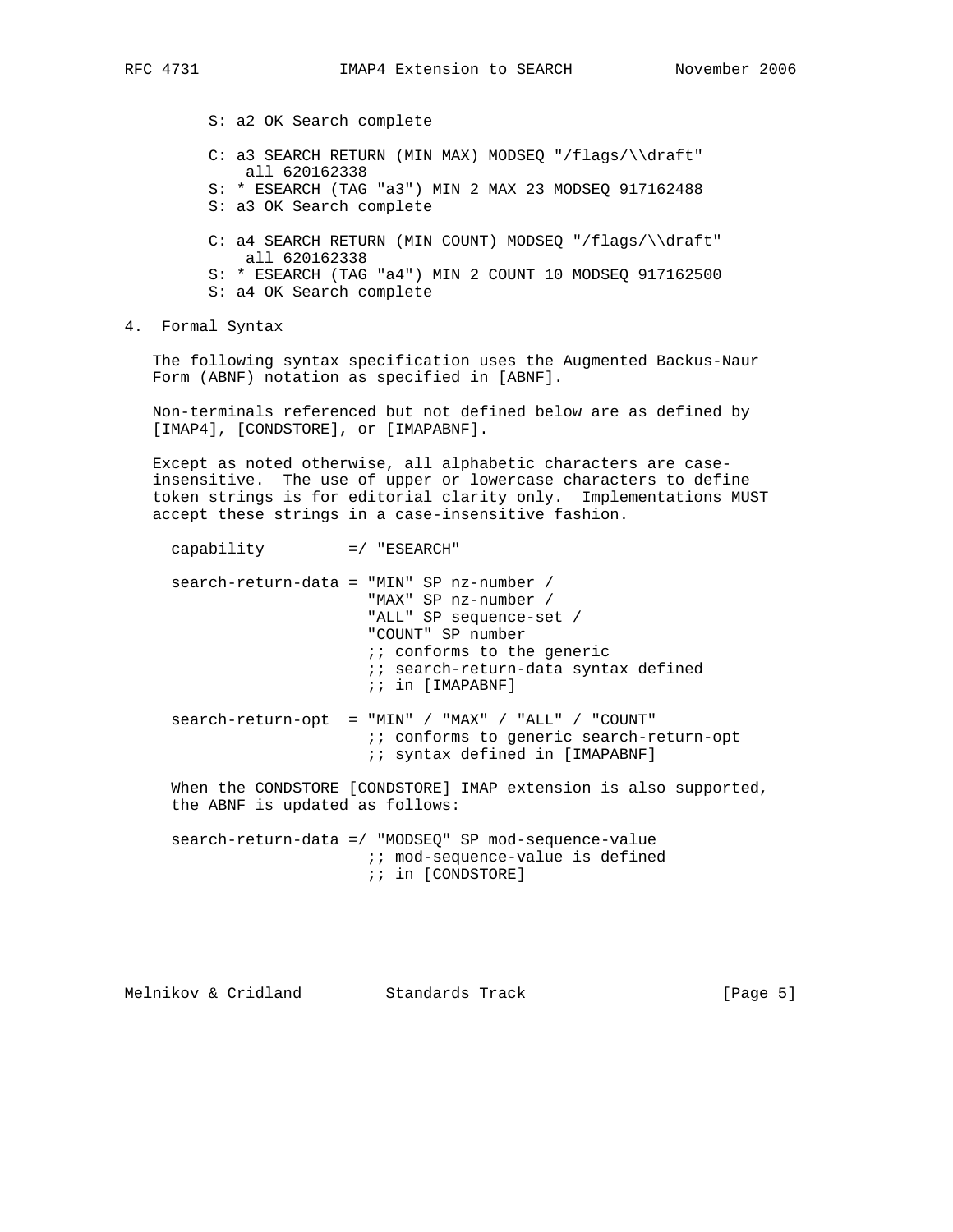#### 5. Security Considerations

 In the general case, the IMAP SEARCH/UID SEARCH commands can be CPU and/or IO intensive, and are seen by some as a potential attack point for denial of service attacks, so some sites/implementations even disable them entirely. This is quite unfortunate, as SEARCH command is one of the best examples demonstrating IMAP advantage over POP3.

 The ALL and COUNT return options don't change how SEARCH is working internally; they only change how information about found messages is returned. MIN and MAX SEARCH result options described in this document can lighten the load on IMAP servers that choose to optimize SEARCHes containing only one or both of them.

 It is believed that this extension doesn't raise any additional security concerns not already discussed in [IMAP4].

6. IANA Considerations

 IMAP4 capabilities are registered by publishing a standards track RFC or an IESG-approved experimental RFC. The registry is currently located at <http://www.iana.org/assignments/imap4-capabilities>.

 This document defines the ESEARCH IMAP capability, which IANA added to the registry.

- 7. Normative References
	- [KEYWORDS] Bradner, S., "Key words for use in RFCs to Indicate Requirement Levels", BCP 14, RFC 2119, March 1997.
	- [IMAP4] Crispin, M., "INTERNET MESSAGE ACCESS PROTOCOL VERSION 4rev1", RFC 3501, March 2003.
	- [ABNF] Crocker, D. (Ed.) and P. Overell , "Augmented BNF for Syntax Specifications: ABNF", RFC 4234, October 2005.
	- [IMAPABNF] Melnikov, A. and C. Daboo, "Collected Extensions to IMAP4 ABNF", RFC 4466, April 2006..
	- [CONDSTORE] Melnikov, A. and S. Hole, "IMAP Extension for Conditional STORE", RFC 4551, June 2006.
- 8. Acknowledgments

 Thanks to Michael Wener, Arnt Gulbrandsen, Cyrus Daboo, Mark Crispin, and Pete Maclean for comments and corrections.

Melnikov & Cridland Standards Track [Page 6]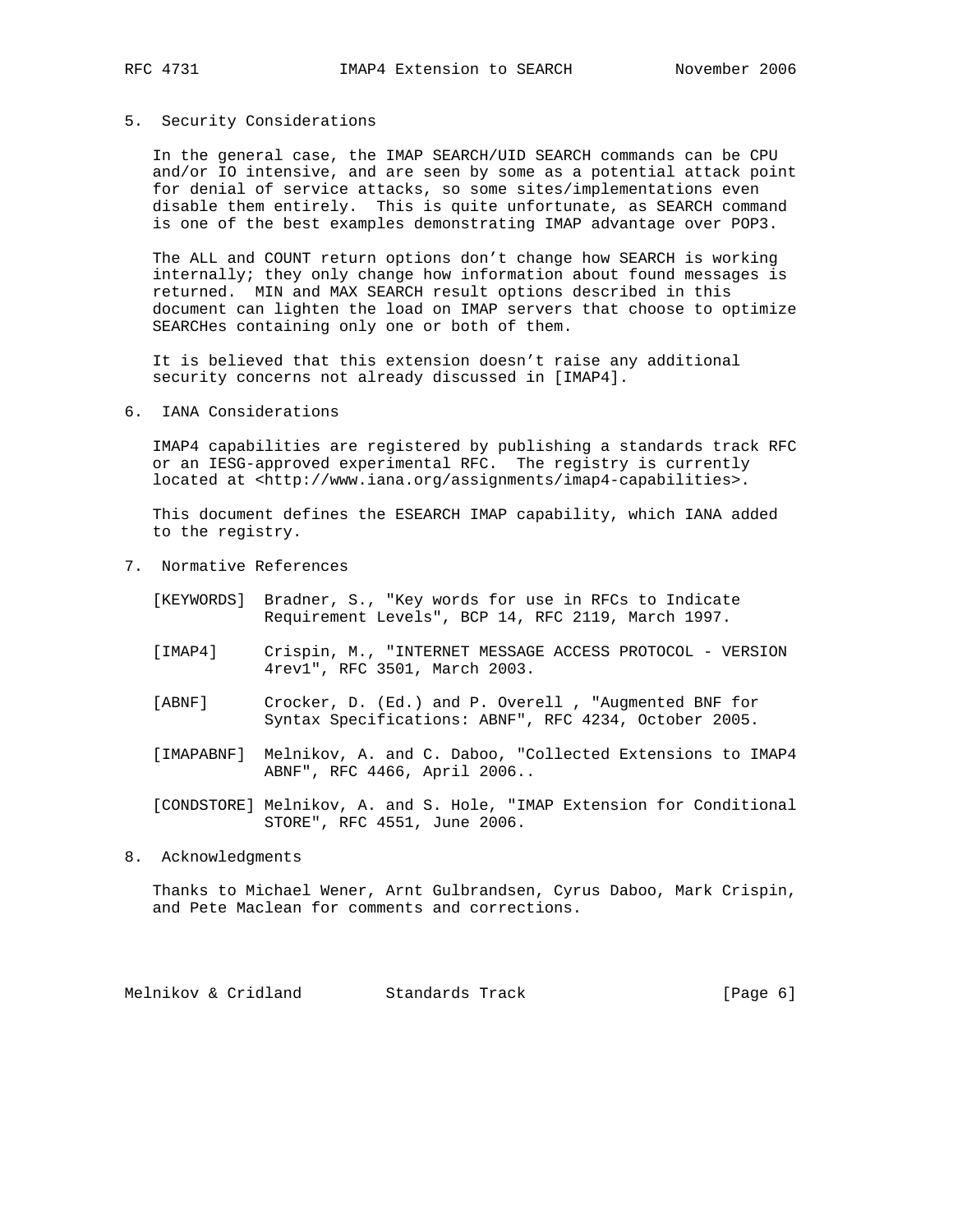Authors' Addresses

 Alexey Melnikov Isode Limited 5 Castle Business Village 36 Station Road Hampton, Middlesex, TW12 2BX UK

EMail: Alexey.Melnikov@isode.com

 Dave A. Cridland Inventure Systems Limited

 EMail: dave.cridland@inventuresystems.co.uk URL: http://invsys.co.uk/dave/